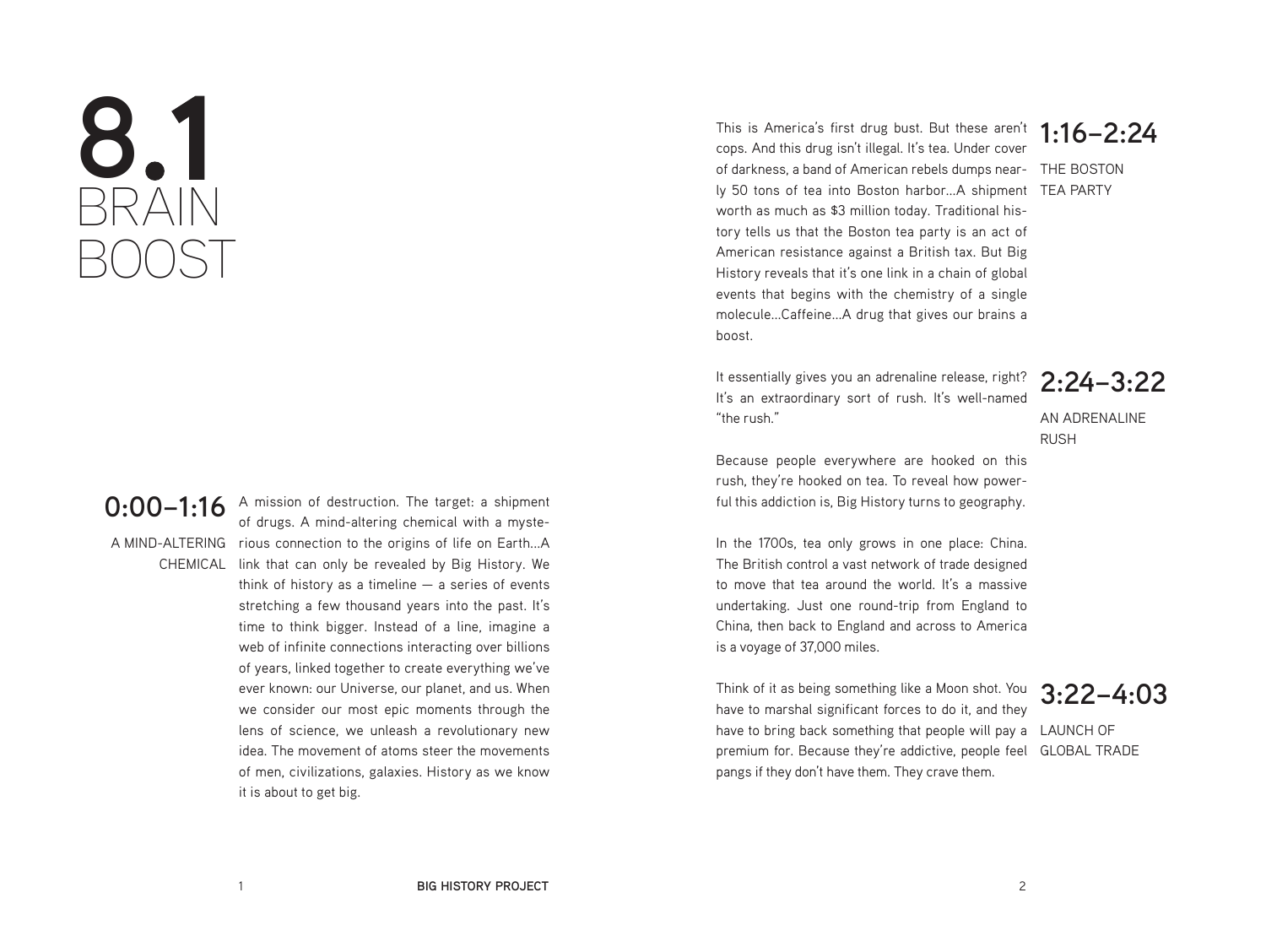Our addiction to drugs like tobacco and the caffeine in tea and coffee launches an era of unprecedented global trade. It's a modern way to satisfy an ancient need. Ever since we first fermented fruits and grains into primitive alcohol, we've had a craving for mind-altering chemicals.

### **4:03–4:37**

TEMPEST things to our brain that we like. We ingest food not just to give ourselves energy but because occasionally, some foods do weird

IN A TEAPOT

Tea isn't the only source of caffeine in the colonial era. Thousands of coffeehouses spring up across Europe and in America, where men go for something they can't get in a pub or tavern.

# **4:37–5:09**

COFFEHOUSES other hand, what is it about caffeine? It drives you You're down at the pub having a drink. Well, in its long-term effects, alcohol is a depressant. On the to greater activity.

> Coffeehouses appear that become hotbeds of political discourse. Unlike alcohol, which tends to dull the senses and help relax you, here you've got people's minds being very sharp, very clear, and working very quickly, discussing the very real political problems of their day.

Why is this drug so different? Big History zooms  $5:09-6:00$ molecule is made of four common elements: carbon, CHEMISTRY OF hydrogen, oxygen, and nitrogen. Caffeine's atomic CAFFEINE in to the microscopic chemistry of caffeine. Each structure is very similar to adenosine, the brain chemical that tells us when we're tired. As we knock back cup after cup, caffeine takes its place, blocking the space in our brains where the sleep chemical should go. Caffeine isn't really keeping us awake. It just stops our brains from telling us it's time to sleep.

And this is stunning because it wasn't until I began  $6:01-6:41$ effect. I thought that, you know, caffeine was like A SOURCE an amphetamine. It just created a  $-$  it caused me to  $O$ F ENERGY to get into Big History that I actually knew the speed up. But actually what it did was it prevented me from slowing down.

By blocking the sleep signal, caffeine tricks our brains, and that triggers the body to release the extra boost of energy we need to keep us going. Adrenaline, sugar, and dopamine  $-$  the key to the brain's reward centers. Hyped up on caffeine instead of dragged down by alcohol, we have the energy to think big.

People in the coffeehouses were being stimulated by this product and then starting to think about questions of social justice.

**6:41–7:41**

REVOLUTIONS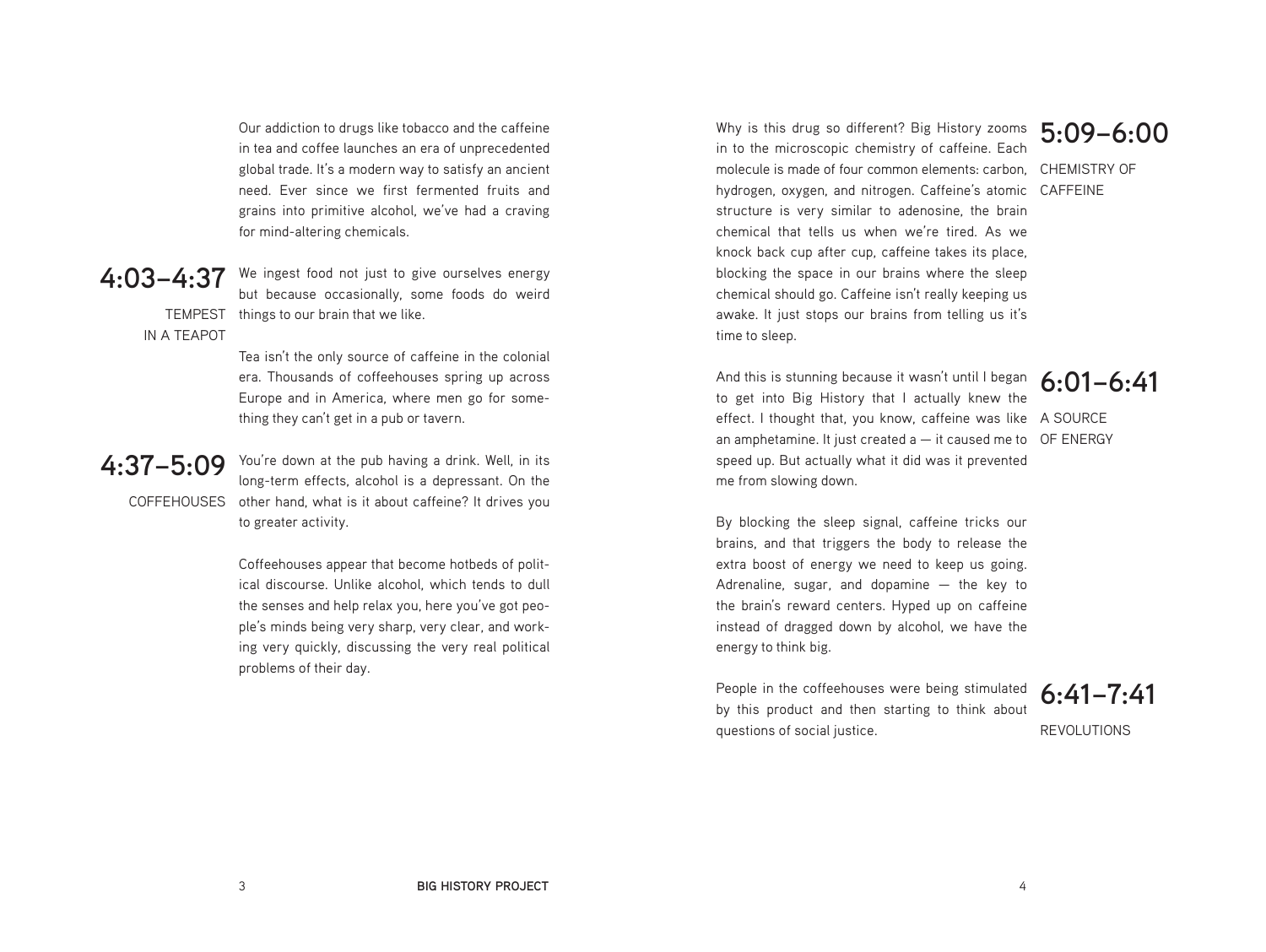Big History shows us that their ideas start revolutions...In Paris at the Cafe Procope, the coffeehouse where French revolutionaries make their plans... And at the Green Dragon, which a US senator will call "the headquarters of the American revolution," where a group of rebels plans the Boston Tea Party. So the chemistry of caffeine alters the chemistry of our brains. But how can a plant change a human?

 $7:41-9:00$  If there's a chemical that alters how the brain THE FAMILY TREE already has a chemical inside it that it uses for works, it's almost certainly the case that the brain some sort of similar purpose.

> Big History links our caffeine addiction to the origins of life. This is Earth, 1.6 billion years ago  $-$  a time when the planet has one huge ocean. It's filled with life, including a single-celled creature that is the ancestor of every plant and every animal, including us. While we share over 90% of our DNA with chimpanzees, we also share half of our DNA with coffee and tea. That's why the chemicals in plants affect our brains. Because if you go back far enough, we're related.

# **9:00–9:53**

COLLISION

A COSMIC From a Big History perspective, we all really evolved from the same one-celled creatures that lived in the ocean and became all of the life around us.

> But the link between man and caffeine doesn't just reach back to the first tiny forms of life. Big History reveals that it all connects to something even bigger: a cosmic collision that shakes the Earth to its core.

Big History is a new way to see the world. It **9:53–11:19** founding fathers and a revolutionary drug - a FORMS THE MOON reveals a surprising connection between our chemical link that ties back to the common ancestor of all animals and plants. A link we still experience every day. This drug has the power to change the world. But why did it evolve in some places and not others? Big History connects this tiny caffeine molecule...To a massive cosmic event. This enormous ball of fire is Earth 4.5 billion years ago. While the planet is still forming, it collides with something about the size of Mars. The impact throws off 81 quintillion tons of debris. That gravity pulls together to form the Moon.

order. Its gravitational pull slows down Earth's THE MOON rotation, which calms Earth's winds and weather, BRINGS ORDER Alone, the Earth's movement is chaotic...[thunder] and the climate is volatile. But the Moon brings creating a consistent environment, where life on the surface can evolve. The same impact that creates the Moon also knocks Earth sideways, giving our planet a permanent tilt. Because of the tilt, places like Europe and North America get varying amounts of light and heat and seasons that change throughout the year. But in the band that stretches around the center of the Earth, steady amounts of light and heat create a unique environment. Welcome to the tropics — rich soil, plenty of moisture, lots of sun all year round. Plants thrive...But so do the animals that eat plants. If plants are to survive, they'll need to fight back.

### **11:19–12:45**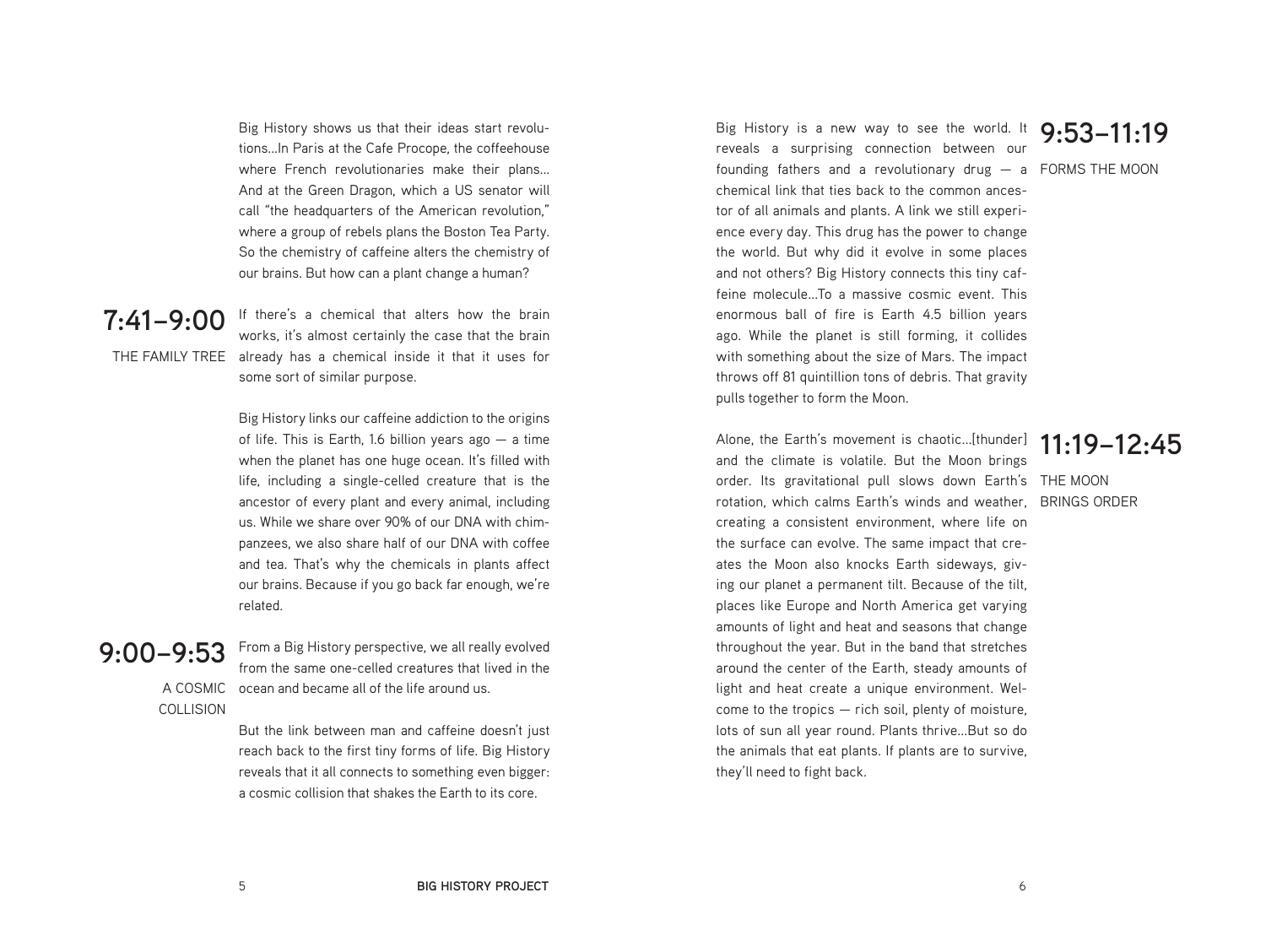$12:45-13:37$  If you're a plant, you sit still. You can't run and hide. PICK YOUR POISON one, but poisons are another. So you need other forms of protection. Thorns are

> 49 million years ago, some tropical plants evolve a deadly new poison. It protects those plants from harmful insects, even weeds and rival plants. It's called caffeine. But one creature's poison is another's pleasure. The same dose of caffeine that can kill a bug just gives us a boost.

# **13:37–14:37**

PICK-ME-UP

POISON TO MORNING actually rather nice to use. Humans eventually discovered that these things that are poisons for some potential predators are

> So caffeine is a natural pesticide that evolves in the Earth's Sunbelt. Which is born in the collision that made the Moon. But how does a poison become your morning pick-me-up? Big History connects forward...To the 17th century...When a booming caffeine trade transports tea and coffee all over the world, to the empires of Europe and their colonies in the new world.

## **14:37–15:06**

ADDICTIVE that that are gonna rot. Whereas coffee, where you SUBSTANCES have these dried beans, is actually pretty good in ishable stuff. You can't carry lettuce or things like this regard. And it's something that you can take for a long way. And then people grind it up, they drink it, they get a buzz, they're happy, and they'll pay you for it. So addictive substances are really good trade items, because your customers not only like it, they have to have it.

Trade in those days is slow, so you can't carry per-

growing their own supply. The countries that grow CHANGING Like any ambitious drug dealers, the European traders look for an opportunity to make more money by tea and coffee sell dried leaves and roasted beans. But in order to keep control over their product, they don't trade its source — live coffee and tea plants. The plants are like state secrets. So the European traders become drug smugglers. They steal live coffee plants and beans. But because Europe is in the north, it's far too cold for a plant from the tropics to survive. Europe's caffeine addicts will have to figure out another plan. Their solution will shake up the balance of power around the world.

blocking the chemicals that tell us to feel tired... SEEDS OF That our need for this jolt turns Europeans into COLONIALISM Big History uses science to see the world in a new way. It shows how caffeine gives our brains a jolt, drug smugglers. But their efforts fail, because the Earth's tilt prevents tropical plants from growing in the cold. As we've seen, caffeine has a powerful pull. So if they can't bring the plant to Europe, they'll bring Europe to places where the plant can grow.

ronments a kind of spur to colonialism and preda- PLANT THE FLAG So is the existence of these addictive substances and the fact that they can only grow in certain envitory mercantile activities? I think the answer's certainly yes.

# **15:06–16:22**

WORLD POWERS

# **16:22–17:17**

### **17:17–18:10**